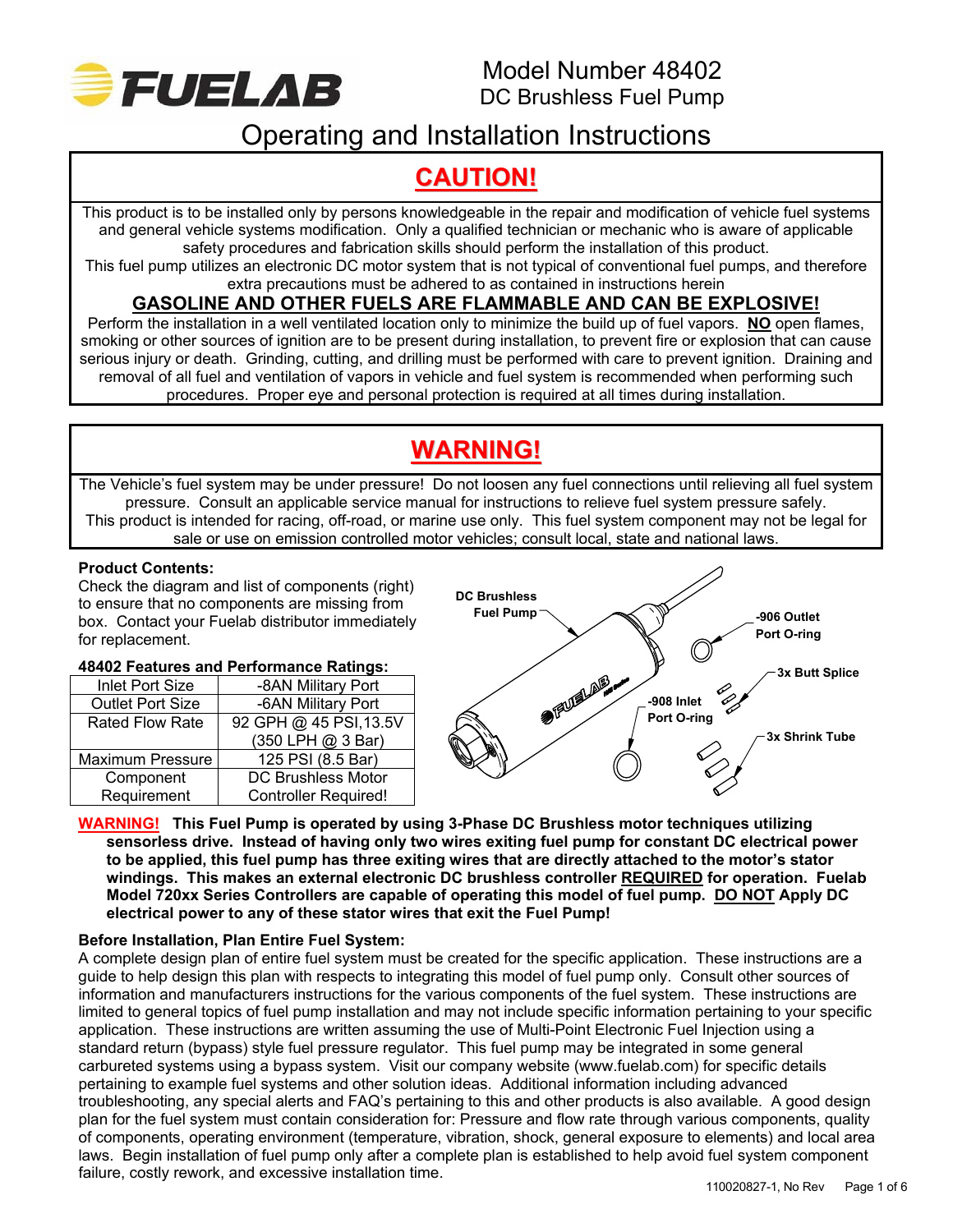#### **Plumbing Planning Notes:**

Fuel Pump may be mounted inside a fuel tank or cell. An inlet straining filter is required, Fuelab Model 83811 is recommended. Adequate structural mounting and support is the responsibility of the fabricator / installer. Sealed electrical connections for all three motor phase wires are required for installation. Fuelab Model 74101 is recommended to serve as a bulkhead feedthru for sealed wiring. For external mounting, mount the fuel pump as low as possible without it being vulnerable to road hazards or debris. Minimize the length of the fuel line feeding fuel pump. Do not use "cross drilled" style 90° elbow fittings, check valves or other restrictions (other than high flow fuel filter or shut-off valve) before fuel pump. Minimize plumbing restrictions between fuel tank and fuel pump and regulator for peak performance, use –8AN (1/2") to –10AN (5/8") line for feeding the fuel pump. Typically –6AN (3/8") to –8AN (1/2") line is required for the rest of the fuel system. Note regulator manufacturer's line size recommendations for the rest of the fuel system. Use of a strainer filter upstream of fuel pump is required to protect fuel pump from damage. All fuel line used must handle high pressure. The use of fuel line such as stainless steel braided line and "AN" style fitting connections is recommended. The fuel ports (one *–8AN Inlet Port* and one *–6AN Outlet Port*) use "AN" or "military" style fittings. This plumbing standard is commonly used with racing and high performance applications. See step 4 on page 3, for additional information on this port standard. A fuel filter with a 60 micron or finer particle rating is required to be used upstream of regulator and downstream from fuel pump to protect it and the fuel injectors from foreign object damage. Reference the Schematic Diagram below for filter locations. Fuel tank must have a modification of an additional sump, or use aftermarket fuel cell as indicated. Use of a "pick-up" tube system for feeding fuel to pump is not recommended. If a "pick-up" tube system is employed, use **ONLY** -8AN (1/2") sized line or larger! Use of a liquid filled gauge exposed to engine compartment heat is not recommended as the liquid inside the gauge may exert measurement errors. **DO NOT** plumb to any gauge mounted inside the vehicle or in passenger compartment. A line burst can spill fuel inside passenger compartment and on occupants, possibly causing serious injury or death. An electric gauge or pressure transducer system is recommended for readings in a passenger compartment.

### **Typical EFI V-8 Fuel System Plumbing Schematic Diagram:**



Special Note: Use in carbureted systems require a bypass return or relief valve. Do not "Dead Head" Fuel Pump.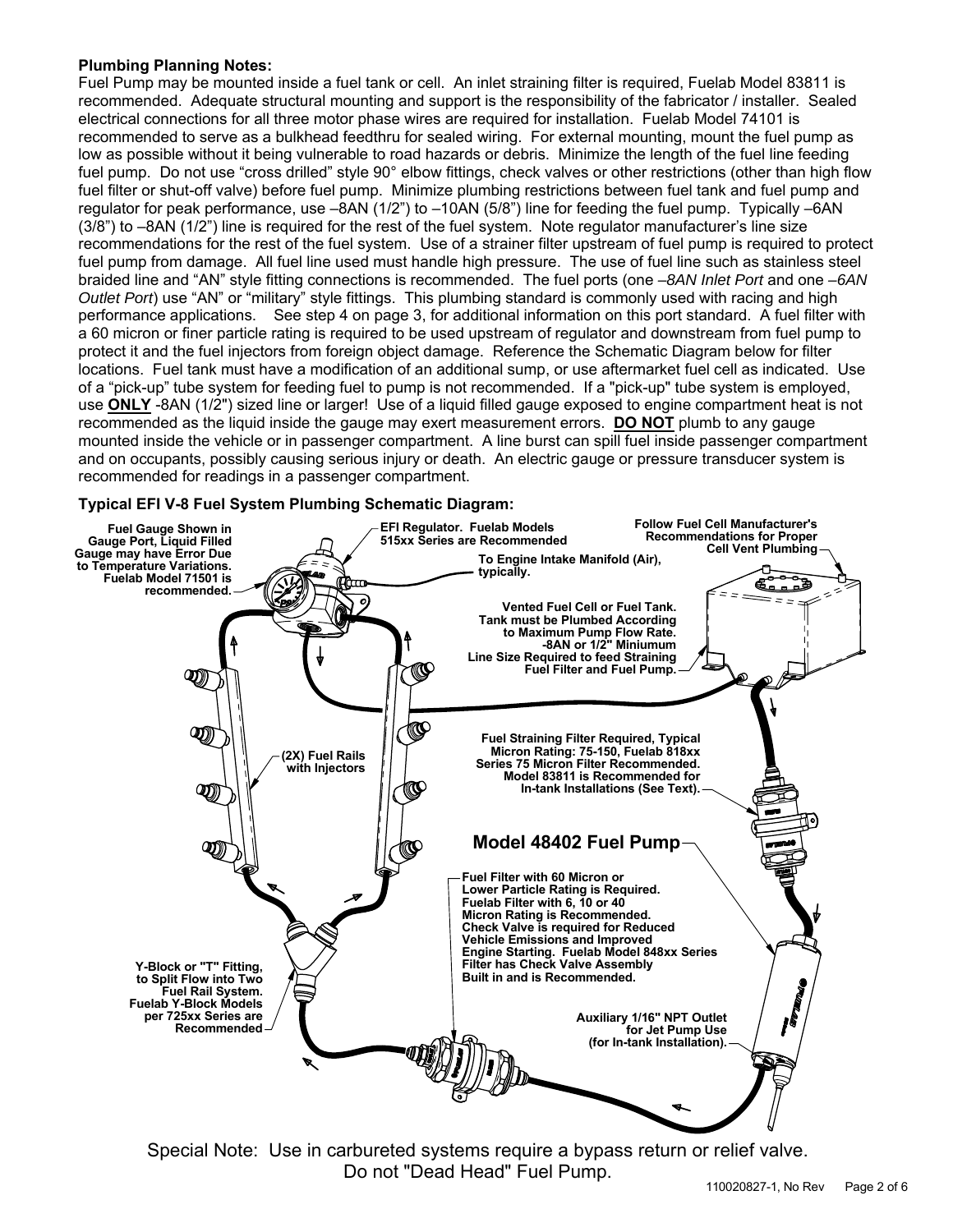### **Electrical Planning Notes:**

SPECIAL NOTE: This Fuel Pump requires the use of an external DC Brushless Motor Controller. Fuelab Model 720xx Series DC Brushless Fuel Pump Controller is compatible with this model of fuel pump. The three wires coming from the fuel pump (Red, Yellow and Black 16 gage stranded wires with Teflon insulation) come directly from the motor's stator internal windings. The color and order of these three wires determines the rotational direction of the fuel pump. During initial operation, direction of motor (and therefore direction of flow) requires it to be determined. If pump is determined to be operating in reverse, swap positions of two of the three wires with each other to reverse direction of flow. The color of the wires are not important regarding these three motor phase wires. Reversing the direction of the pump flow direction can be done by changing any two of the three wires. **DO NOT** reverse the polarity of the input DC voltage to the controller operating the fuel pump. This may result in damage to the controller. Supplied Butt Splices and Shrink Tubes can be used to facilitate splicing of wiring to either a Feedthru or directly to the Controller. These Butt Splices and Shrink Tubes are intended for one time use, not for rework. Be sure to check proper Fuel Pump delivery direction before committing to permanently attaching the wiring.

#### **Installation Steps:**

- 1. Disconnect the ground terminal from battery and allow the vehicle's engine and exhaust system to cool. Relieve fuel system pressure per applicable service manual. Follow all Warnings, Cautions and Instructions written on previous pages of these instructions.
- 2. Modify, remove or replace other fuel system components as required per established build plan (reference notes on previous pages and above).
- 3. Choose a location for the fuel pump that minimizes exposure to road hazards and debris, away from engine exhaust pipes, near fuel tank or cell (keep pump as low as possible to help "draw" fuel in). Note position and plumbing requirements as stated earlier in these instructions. All plumbing must be in accordance to instructions herein, particularly with all upstream plumbing (between fuel tank and fuel pump)! Excessive restrictions upstream of the fuel pump will permanently damage the fuel pump. Fuel pump does not include mounting brackets. Outside dimension of fuel pump is approximately 2 inches (50.4mm) for reference. Installer is responsible for all fabrication necessary to mount the fuel pump either in-tank or external locations.
- 4. Install the fuel fittings (not supplied). The threads used on these Fuel Ports are not tapered or pipe threads. Do not use Teflon<sup>®</sup> thread tape or thread sealant on these threads, as this can cause leakage or introduce debris into the fuel system. Fittings to be used with these style of ports require use of the enclosed -908 and - 906 O-rings for proper sealing. Use light oil to lubricate the O-rings just prior to installation. Install the O-rings onto the fuel fitting first. Position the O-ring in the thread relief of the fitting. Thread fitting into fuel pump and tighten between 5 and 15 ft lbs of torque.
- 5. Inspect fuel system for any contact of fuel lines or wires with other components that can cause chafing or rubbing. Secure all components and fuel lines. Ensure that moving components of vehicle are clear.
- 6. Connect the vehicle's battery. Perform initial priming: The Fuel Pump may require priming during initial operation and for moment after depletion of fuel from fuel tank or cell. This action can be accomplished by removing fuel line from fuel rail (downstream of fuel pump and filters), allowing the fuel line to empty fluid into fuel safe container. Operate fuel pump until fuel exits fuel line. Attach fuel line back to the fuel rail after priming fuel pump. After tightening connection, verify leak-free operation while checking fuel rail pressure. If fuel pressure is not high enough, repeat priming procedure to ensure that fuel pump is receiving fuel from tank. Turn on fuel pump (typically by bypassing fuel pump relay) without engine operating. ECU or engine management computer may be controlling the relay. The ECU may only operate pump for a few seconds each time ignition switch is set to on. The pump will have to operate several seconds (30+) to prime and drive air out of the fuel system. Reattach fuel rail line. Start fuel system and inspect for leaks. Inspect vehicle for any leaks. Turn off fuel system and repair any leaks that may be present before continuing.
- 7. When adjusting pressure, be sure that fuel pump is operating to monitor pressure. Fuelab recommends to use a "baseline" pressure reference when adjusting the pressure (adjusting the pressure with engine off or Pressure Reference Line unhooked). The vehicle's engine may not produce consistent vacuum during idle to have repeatable readings.
- 8. After final adjustment of fuel pressure, tighten Jam Nut. Road test vehicle, and retest pressure upon return to ensure accurate adjustment. After installation of this fuel pump, verify flow capacity to ensure safe levels of flow, particularly with reduced levels of pump speed. Having insufficient flow capacity can result in an engine lean-out condition that can cause severe engine damage. Collecting a given amount of fuel (as measured by weight or volume) over a measured amount of time can be used to determine capacity. Collect fuel flow from the return line to measure the amount of fuel capacity at a given operating pressure. A 20+ ampere capacity battery charger may be used to simulate the charging system of the vehicle while engine is off. If using an adjustable fuel pressure regulator, for boosted applications, simulate boost by raising the fuel pressure by the amount of expected maximum boost pressure. Performing these tests will give greater accuracy for capacity tests.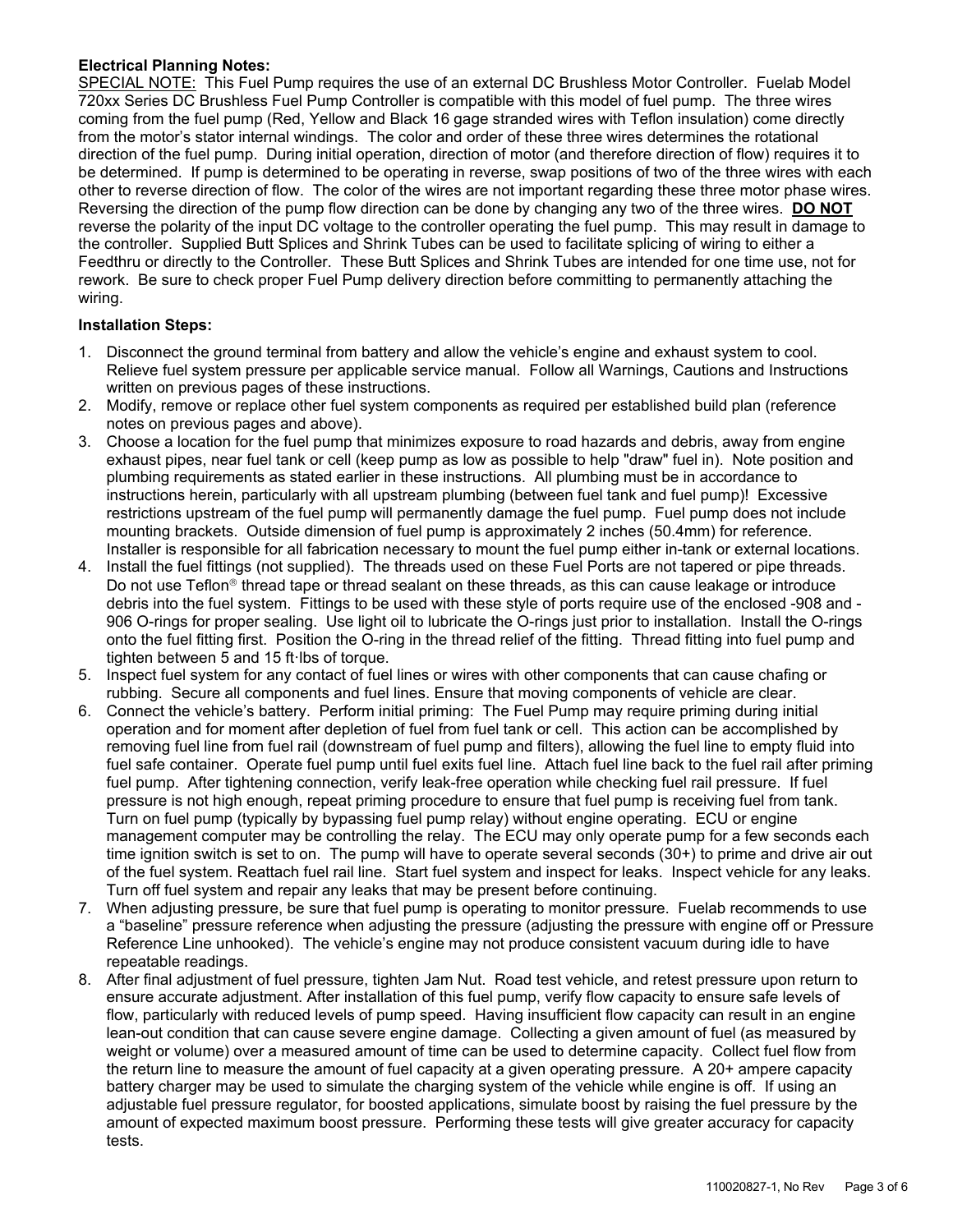#### **Fuel System Maintenance Notes:**

Periodic inspection and general maintenance is required for longevity and reliability of the fuel system. This action directly affects the fuel pump's performance and reliability. Included with that are periodic inspection and/or filter element replacement. Straining Filters (upstream of pump) should be checked and cleaned at least every 15,000 miles (more often for off-road operating conditions). Replace or clean downstream filters (after pump) every year or 15,000 miles (more often for off-road operating conditions). Dirty fuel filters can block flow and adversely effect fuel system performance as well as can directly damage the fuel pump.

Special alert for E85 or Methanol Users: **DO NOT** use cellulose (paper) based filter elements! Water can contaminate the fuel and break down the element, creating debris that can damage injectors and fuel pump. E85, Methanol and other oxygenated fuels can absorb water. Long term storage of this fuel within the fuel tank of vehicle is not recommended and can contribute to rusting of the fuel pump's tool steel components. Draining the fuel tank and replacement with small amount of Gasoline or Kerosene (along with operating the fuel system for a small period of time) is recommended for long term storage of the vehicle.

#### **Troubleshooting Notes:**

| <b>Problem (Symptom)</b>                                                                         | <b>Possible Causes</b>                                                                                                                                                             | <b>Possible Solutions</b>                                                                                                                                                                                                                                                                                                                                                                                                                                                                                                                                     |
|--------------------------------------------------------------------------------------------------|------------------------------------------------------------------------------------------------------------------------------------------------------------------------------------|---------------------------------------------------------------------------------------------------------------------------------------------------------------------------------------------------------------------------------------------------------------------------------------------------------------------------------------------------------------------------------------------------------------------------------------------------------------------------------------------------------------------------------------------------------------|
| Fuel Pump operating in<br>reverse flow direction.                                                | Improper motor phase<br>$\bullet$<br>wiring order.                                                                                                                                 | Swap two of the three motor phase wires with<br>each other (leave the third wire connected).<br>Any two of the three wires can be swapped,<br>color does not matter.                                                                                                                                                                                                                                                                                                                                                                                          |
| Not operating or slight<br>"clicking" sound when<br>turned on.                                   | Faulty fuel pump relay.<br>$\bullet$<br>Faulty, dirty or corroded<br>terminals or improperly<br>sized wire.<br>Debris from tank or<br>$\bullet$<br>plumbing lodged inside<br>pump. | Check voltage to Fuel Pump, at power<br>terminals. If voltage is steady and consistent<br>(within 1/2 Volt of battery) then contact Fuelab<br>for assistance or repair. If voltage is<br>inconsistent as described, repair or replace<br>electrical components as required.                                                                                                                                                                                                                                                                                   |
| Not building up fuel<br>pressure.                                                                | Incorrect fuel system initial<br>$\bullet$<br>priming procedure.<br>Loose inlet fuel fittings or<br>$\bullet$<br>leaking plumbing on inlet<br>side (letting in air).               | Repeat procedure for proper priming. If<br>condition continues, check all plumbing<br>upstream (on inlet side) of fuel pump.                                                                                                                                                                                                                                                                                                                                                                                                                                  |
| Leakage of fuel at inlet or<br>outlet fuel ports.                                                | Improper type of fitting<br>$\bullet$<br>used.                                                                                                                                     | If leakage is occurring between the end caps<br>and sleeve or controller base of pump, contact<br>Fuelab immediately for repair or replacement. If<br>leakage occurs at fitting, be sure that the proper<br>fitting style is used (AN o-ring seal type ONLY!).<br>Pipe Threaded style fittings are NOT to be<br>used. If proper style of fittings are being used,<br>be sure that o-ring is being used on fitting or<br>replace o-ring.                                                                                                                       |
| Loss of fuel pressure or<br>erratic pressure pulsation<br>after several minutes of<br>operation. | Cavitation (vapor lock) due<br>$\bullet$<br>to overheating or restricted<br>inlet.                                                                                                 | Check temperature of pump right after failure. If<br>pump is hot to touch (cannot leave hand on<br>pump due to it being too hot, or above 120°F),<br>then look for sources of heat such as exhaust or<br>fuel rail mountings that could be conducting too<br>much heat. If pump is not hot to the touch,<br>check for inlet restrictions such as improperly<br>vented tank, kinks in the fuel line, or too small of<br>plumbing for application. Contact Fuelab, as<br>pump may be damaged due to improper<br>operating condition for repair or consultation. |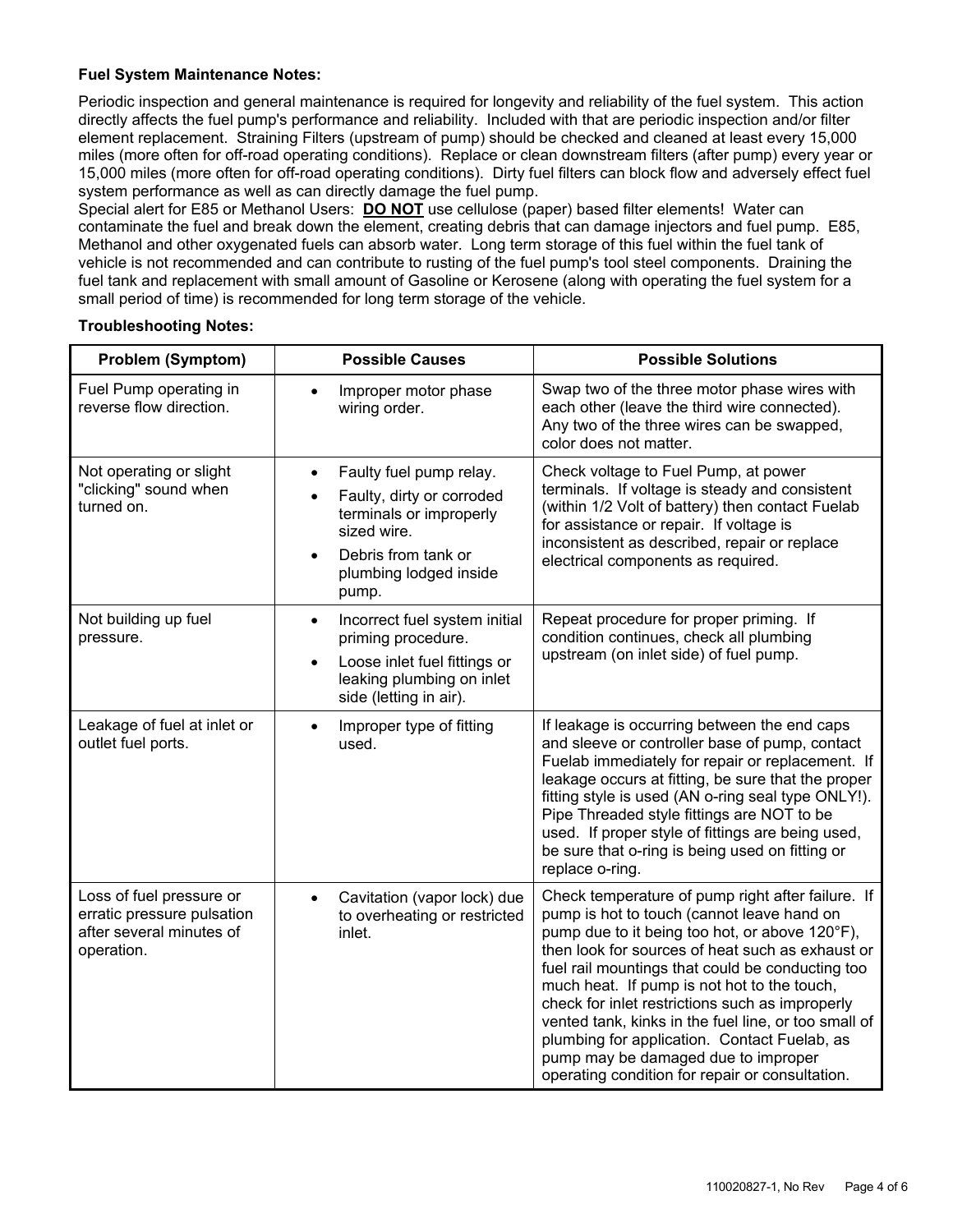Please do not return this product to your retailer. If you experience any performance, reliability or problems during installation or use of this product, please contact Fuelab immediately!

For more tips, advise or troubleshooting please visit our website at www.fuelab.com, e-mail message to info@fuelab.com or call our tech department at 618-344-3300 between 8am and 5pm Central Standard Time.



www.fuelab.com 1605 Eastport Plaza Drive, Suite 125, Collinsville, IL 62234 618-344-3300